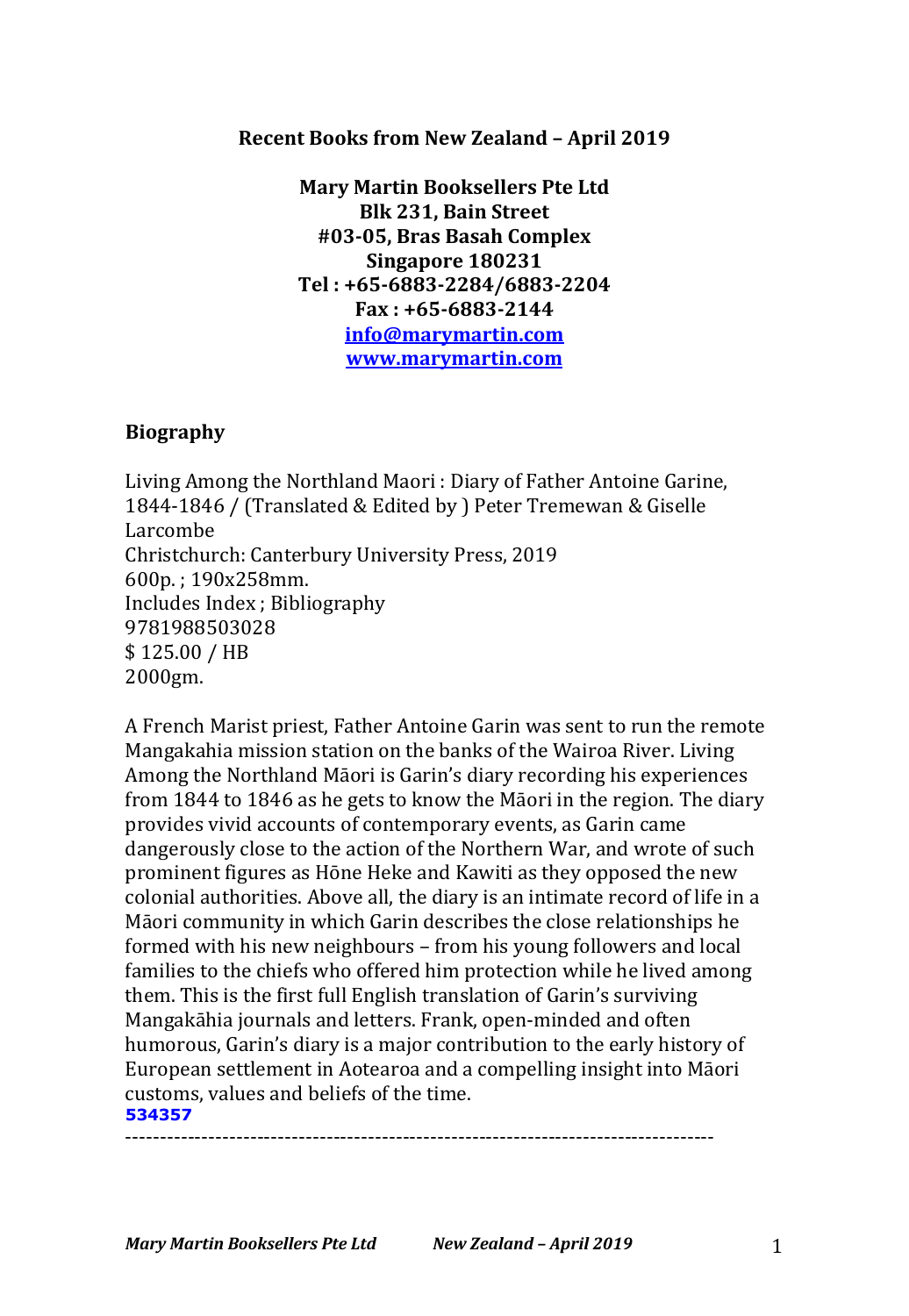Keepers of History: New Zealand Centenarians Tell Their Stories / Renee Hollis Dunedin: Exisle Publishing Pty Ltd., 2019 viii, 280p. Includes Index 9781775593805 \$ 55.00 / HB

In 2017, Renee Hollis interviewed 120 people over the age of 100, living in every region of New Zealand. Along the way, she had the privilege of interviewing 23 World War II veterans. Her goal in compiling the book was to preserve New Zealand history by sharing the stories and memories of our eldest citizens. She wants all people to value the elderly and to read and appreciate their stories and contribution to our society. Most importantly, she wants to ensure that that they are not forgotten and do not become invisible in our communities, but instead are honoured and celebrated. In this collection of interviews, we meet opera singers and farmers, a politician and a racing car driver, a nun and a freedom fighter with Gandhi, and even a member of Hip Operation - the oldest hip-hop group in the world! They have witnessed momentous global events and technological innovations that have changed our world. From the everyday to the extraordinary, these are the stories of people who have lived through history and whose message of resilience and making the best of things has so much to offer the generations that have followed them. **534358**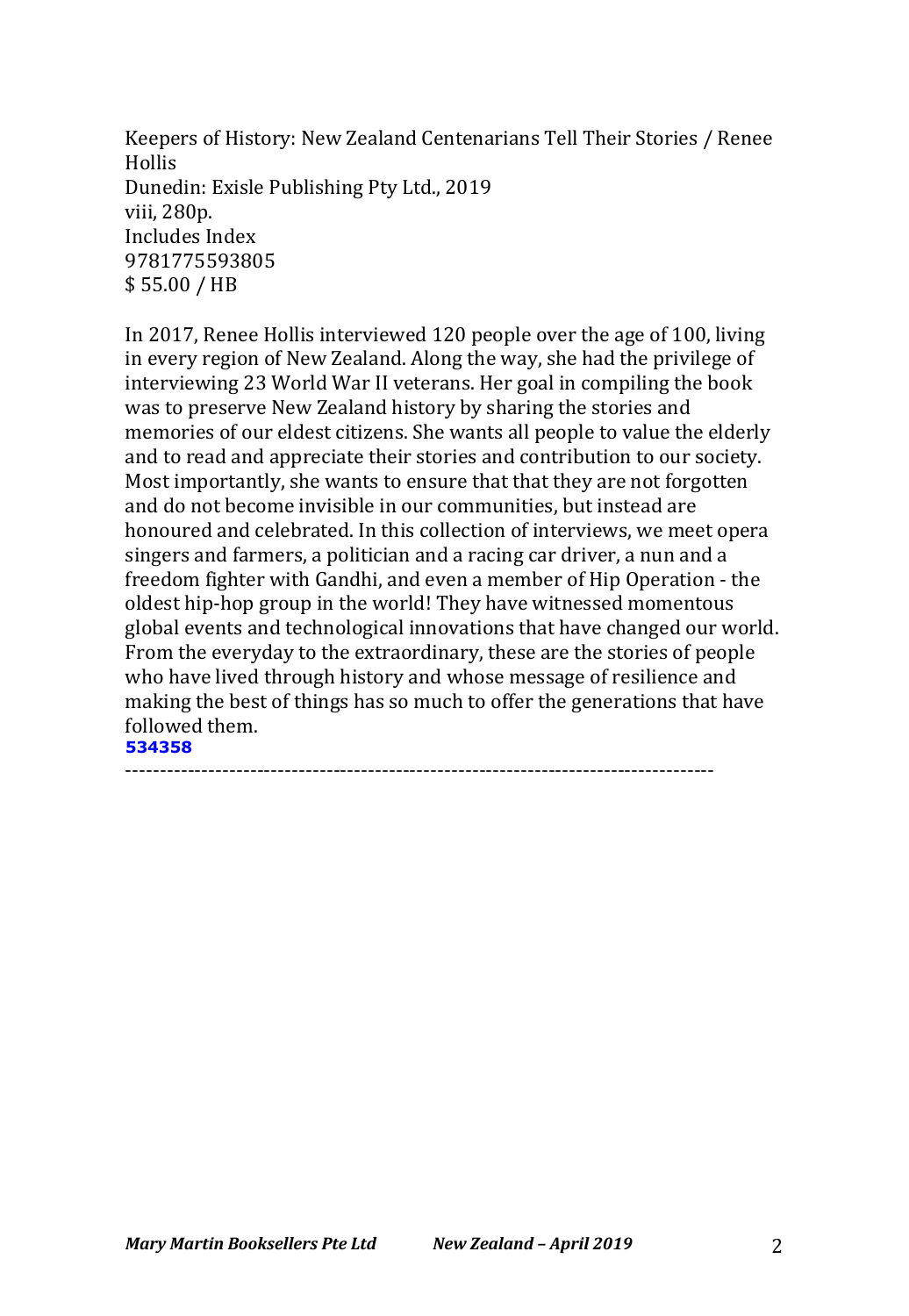Annette King: The Authorised Biography / John Harvey & Brent Edwards (Foreword) Jacinda Arden Auckland: Upstart Press Book, 2019 272p 9781988516370 \$ 55.00 / PB 584gm.

Annette King is New Zealand's longest-serving women MP - 1984-2017 less three years in the wilderness from 1990-1993. In her 30 years in Parliament, she spent 15 in government (10 as a cabinet minister) and 15 in opposition. She is a former deputy leader of the Labour Party, and held a number of senior cabinet portfolios. This book will take a dual approach to her life and political career. Annette's career embraces a tumultuous time in New Zealand politics and Labour politics . . . Rogernomics and Lange's independent foreign policy; the 1990s and advent of MMP; the refinement of Rogernomics under Ruth Richardson etc; the rise and nearly fall of Helen Clark; the Clark government (where Annette served as Health, Food Safety, Police, Transport, Justice and Racing Minister); the subsequent 9 years of difficult and troubled opposition for Labour; and eventually the rise of Jacinda Ardern. Annette played pivotal roles in all these eras, often as the peacemaker or as Auntie Annette. She became a mentor for many of the prominent members of the Ardern government and, of course, played a lead role in the 2017 election campaign and subsequent negotiations. The book will give rein to Annette's voice, but also feature other prominent figures including Jacinda. The book will open with the 2017 campaign. **534359**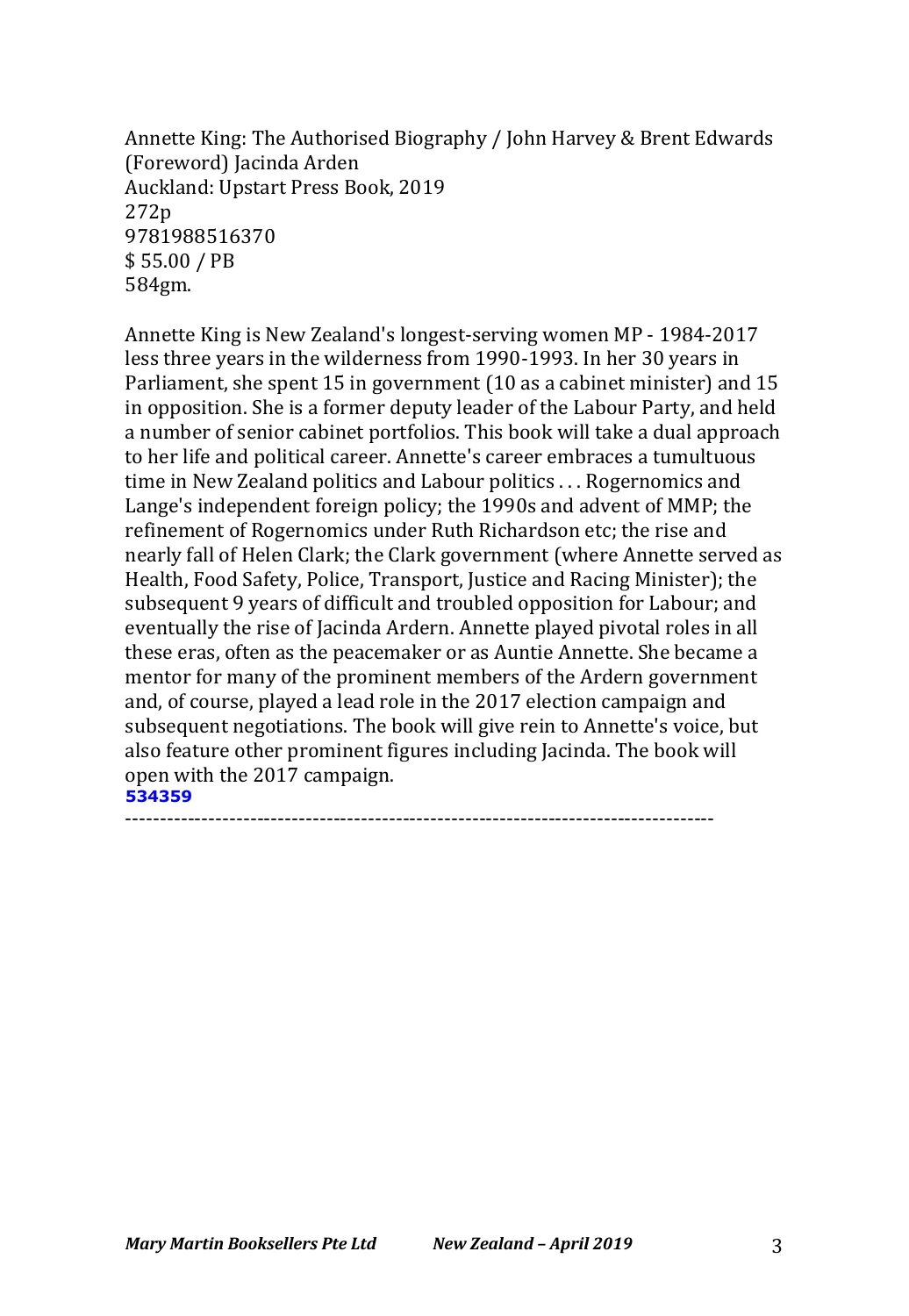The Wind at My Back: A Memoir of Cancer, Love and Endurance / Josh Komen New Zealand: Mary Egan Publishing, 2019 184p. 9780473464295 \$ 40.00 / PB 426gm.

I was a lost little boy, trapped in a world where I didn't belong, one that would tear me apart and build me back into someone new . . .' Twentythree-year-old Josh Komen is on track to represent New Zealand in running at the next Commonwealth Games when he is diagnosed with Acute Myeloid Leukemia. In a single moment, the course of his life has changed irrevocably. What follows are years of excrutiating pain, brutal treatments both in New Zealand and Australia, and shocking side-effects that send a young man to the brink of despair and back innumerable times. Ultimately, it is the enduring love of his close-knit family and friends, the incredible medical professionals who treat him, his spiritual beliefs, and his passion for nature that carry Josh through the hardest of challenges. The life lessons Josh gathers along the way are an inspiration for us all. This is an incredible story of courage, love and endurance. **534360** -------------------------------------------------------------------------------------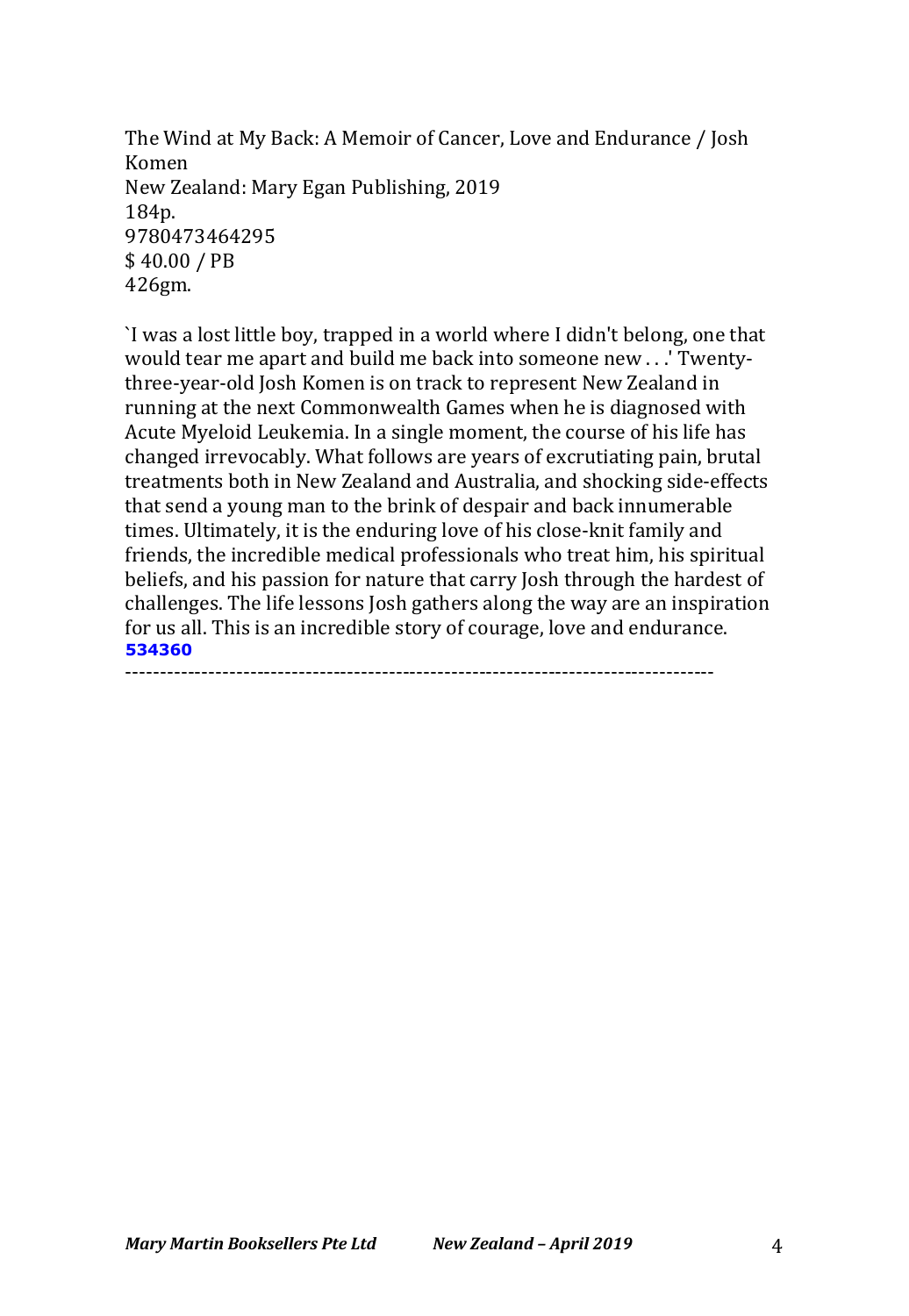# **Literature**

Kaitiaki o te Po : Essays / John-Paul Powley Wellington: Seraph Press, 2018 176p. 9780994134592 \$ 40.00 / PB 242gm.

It's funny how often I forget the power of stories

In these brilliant and wide-ranging essays John-Paul Powley harnesses the power of stories to tell us about ourselves and where we come from. Acting as 'kaitiaki o te po,' a caretaker of history and memory, Powley combines memoir with history and cultural criticism to create essays that expand far beyond the simply personal.

Topics that he tackles with intelligence, deep thinking, and often wit, include the untimely death of a friend; a school field trip around India; how the murder of Karl Völkner by a small number of men meant land confiscation for an entire iwi; how our history plays out in our present, especially for Maori; growing up as a sensitive boy in a patriarchal society; his experiences of being a high-school Dean and trying help the 'difficult' kids; and why young men, such as Keats and grunge rockers, are perhaps not the best people to give you advice on how to live your life after all. But, just describing the topics of these essays cannot capture their depth and poetry - the myriad of connections that Powley makes between one thing and another creates richness and resonances. Heart-breaking, hopeful and often blackly hilarious, Kaitiaki o te Po is a powerful debut of an arresting new voice. **534361**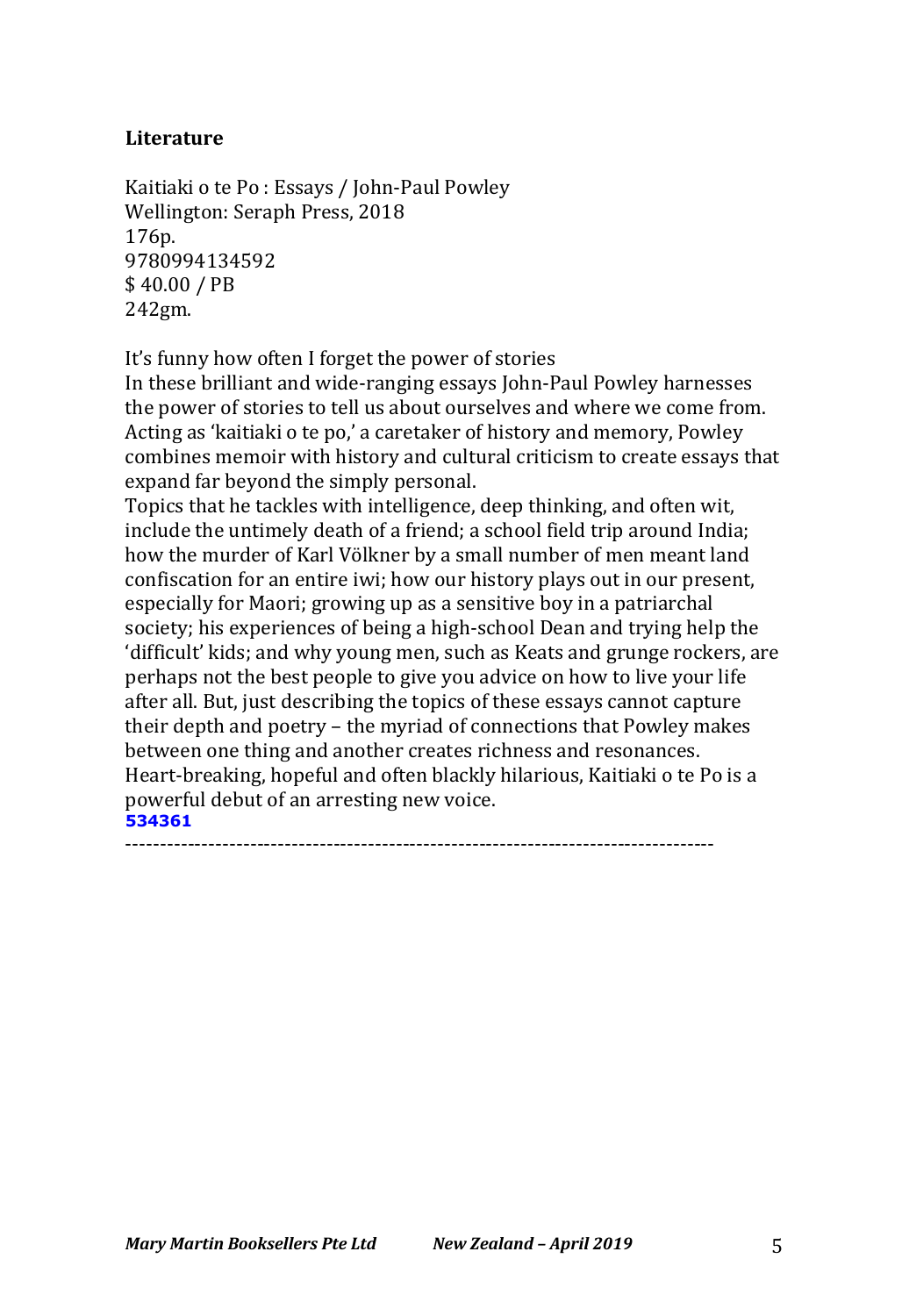Rufus Marigold / Ross Murray (Ed) Adrian Kinnaird (et al.) New Zealand: Earth's Ed Publishing, 2019  $1v$ 9780473448035 \$ 40.00 / PB

A graphic novel which examines the impact of Social Anxiety Disorder on an individual's life in a blackly humorous manner. Rufus Marigold is a primate with a problem. He suffers acutely from anxiety and every social encounter is a harrowing ordeal. A budding artist, Rufus spends his days working in an office. As life become increasingly more of a struggle, Rufus yearns to be defined as something other than an a complete nervous wreck. This volume collects and significantly expands upon the original web comic, resulting in a darkly hilarious yet moving account of living with anxiety. **534362**

-------------------------------------------------------------------------------------

Lonely Asian Woman : A Novel / Sharon Lam

New Zealand: Lawrence & Gibson Publishing Collective, 2019 188p. 9780473470326 \$ 35.00 / PB 270gm.

The novel is set in contemporary Wellington and follows Paula, a lazy young woman who is stuck in a rut. Deep in stagnation, the sight of a spam ad for lonely Asian women looking for fun becomes a moment of profound realisation that she, too, is but a lonely Asian woman looking for fun. Paula's new outlook leads her to shoplift a cheesecake-laden supermarket trolley. The trolley contains an unexpected attachment. Lonely Asian Woman is not the story of a young woman coming to her responsibilities in the world. Instead, Lam defies the expected and leads the reader and her characters against the grain of the titular lonely Asian woman.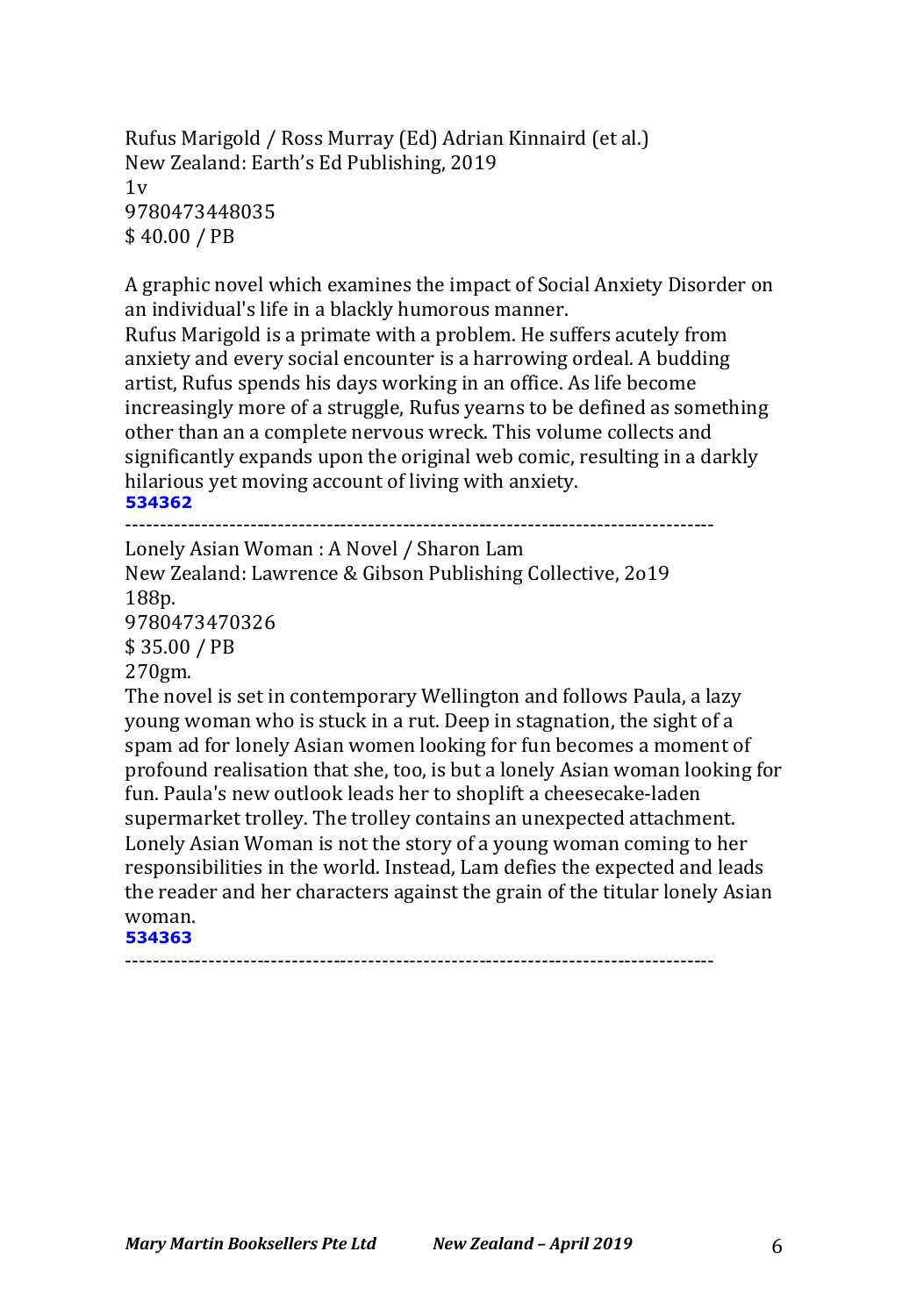Because a Woman's Heart is Like a Needle at the Bottom of the Ocean / Sugar Magnolia Wilson Auckland: Auckland University Press, 2019 88p. 9781869408909 \$ 30.00 / PB 156gm.

A first collection from a significant new voice in New Zealand poetry. Through fun and gore, love and monsters, Sugar Magnolia Wilson's riveting first collection takes readers inside a world where past and present, fiction and fact, author and subject collide. Playful and yet not so sunny, these poems invite you in with extravagant and surprising imagery, only to reveal the uneasy, Frankenstein world within. `Sugar Magnolia Wilson's work punches holes into a parallel universe which explains ourselves back to us. Because a Woman's Heart is Like a Needle at the Bottom of the Ocean uncovers deep secrets within the reader through Wilson's intelligence, craft and close observation of being. It's an exceptional and uplifting collection which is a joy to read.' - Pip Adam `These poems are clever, intriguing, resistant, arresting, strange, funny and pleasingly unusual. Humorously self-conscious and with a wonderful facility with imagery, the overwhelming evidence in this collection is that Wilson is a significant new writer with a distinctive voice of her own.' -Mark Williams **534364**

-------------------------------------------------------------------------------------

How To Take Off Your Clothes / Hadassah Grace Auckland: DBB-Dead Bird Books, Publishers, 2019 52p. 9780473453176 \$ 30.00 / PB 88gm.

'How To Take Off Your Clothes' is a collection of poetry covering themes of love, sex and depression. Hadassah describes the collection as: Politically it's about leaning in to the negative stereotypes projected onto women, and exploring what it means to embrace and humanize them. Personally it's about me working through the loss of the life I thought I would have. Overall it's about how no matter what happens women always have shared experiences of moving through the world. **534365**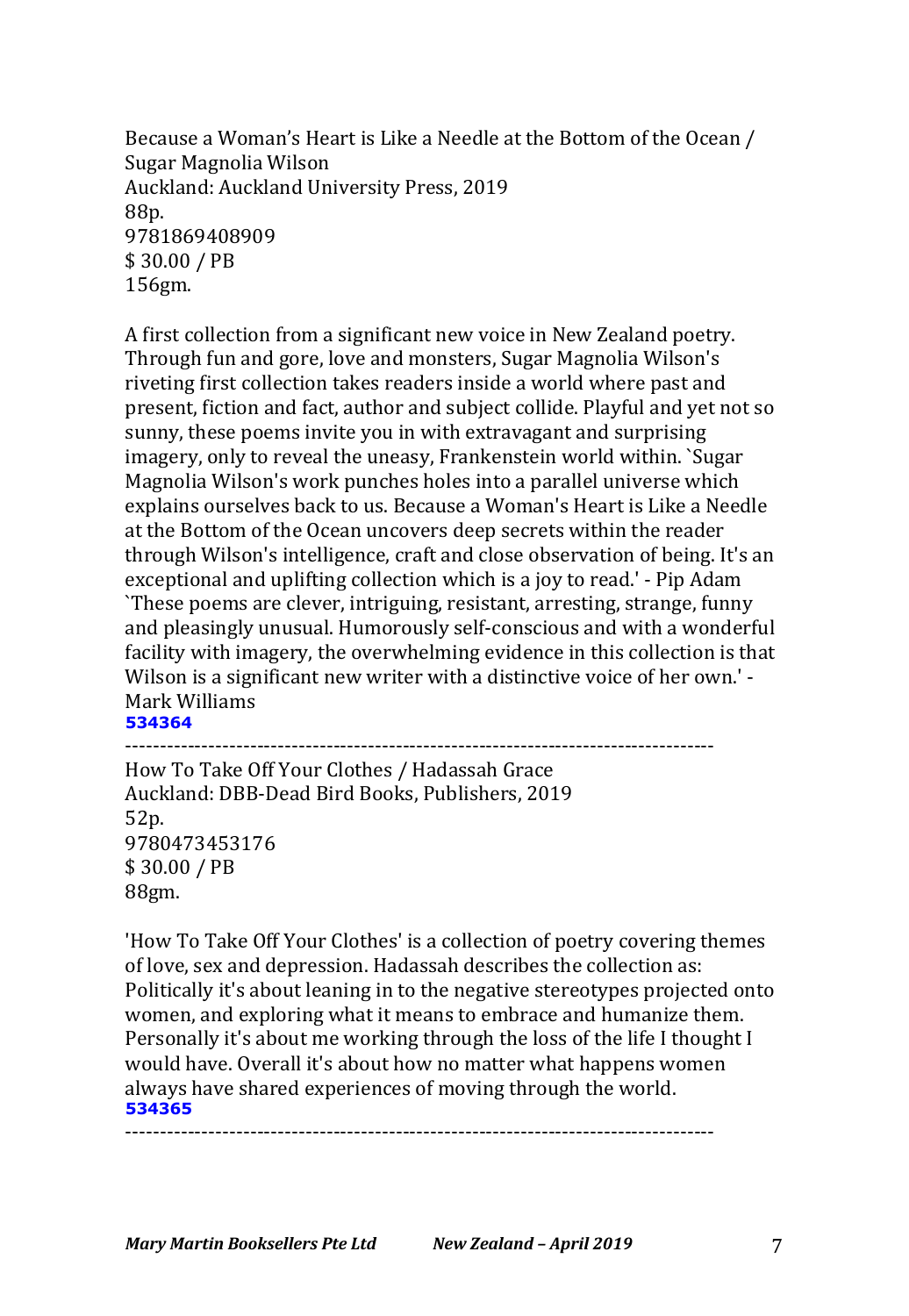Keeping a Grip: New Poems / Kevin Ireland Petone: Steele Roberts Aotearoa, 2018 80p. 9780947493806 \$ 29.95 / PB 168gm.

This is Kevin Ireland's 25th collection of poems.

No poems today No poems today no sign of the muse there are pencils galore but no words to use.

So it's brew up the teapot munch honey on toast no one can reproach her she's only a ghost.

Yet I love her brief visits the silk of her touch though she doesn't stay long and never says much.

She reminds me of you not just her sly look she guided the hand that started this book.

**534366**

-------------------------------------------------------------------------------------

Then the Wind Came / Iona Winter Petone: Steele Roberts Aotearoa, 2018 80p. 9780947493851 \$ 30.00 / PB 136gm.

These stories and poems bring a wonderful new realism to the page. The writing is strong and clear, infused with human feeling and shot through with a palpable sense of an expanded natural world.  $-$  Sue Wootton \*\*\*

... a startling collection of stories and poems by an original new voice ... complex, traumatic, and ultimately celebratory. This book confirms Iona Winter as a profound writer who is a welcome, necessary voice in the literature of Aotearoa, New Zealand. - Siobhan Harvey. **534367**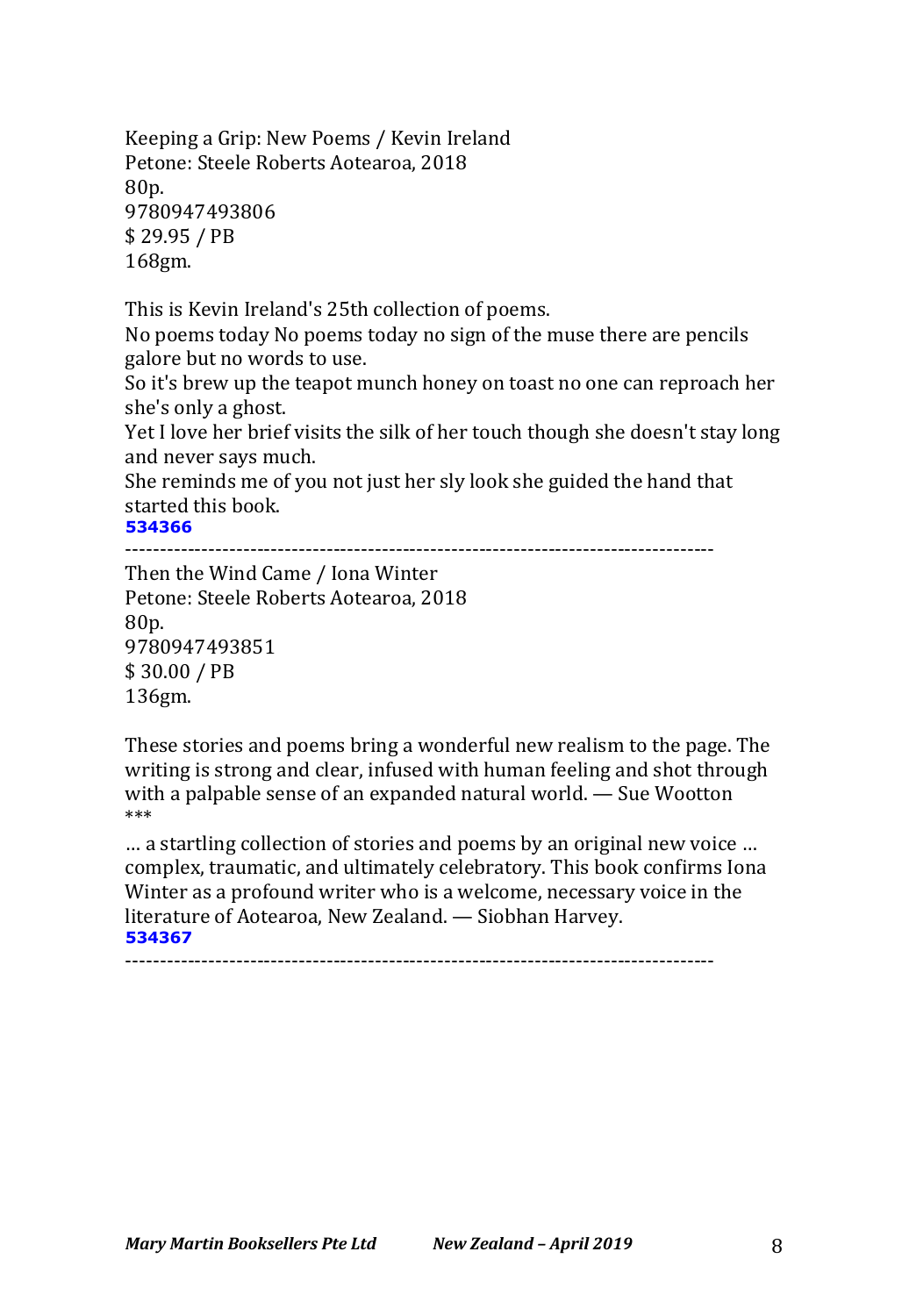More of Us / (Ed) Adrienne Jansen with Clare Arnot, Danushka Devinda & Wesley Hollis New Zealand: Landing Press, 2019 92p. 9780473463496 \$ 29.95 / PB 140gm.

Families, language, fear, loss, food and the victories that can come slowly. These are at the heart of this collection of poems by people who have come to New Zealand as migrants or refugees. "More Of Us" provides a glimpse into the experiences of this diverse group of people, which includes those who made New Zealand their home decades ago, and newcomers still finding their feet. And here they all are, speaking in their own distinctive voices.

**534368**

-------------------------------------------------------------------------------------

Other / Ruth Hanover Lyttelton: Cold Hub Press, 2019 48p. 9780473471347 \$ 25.00 / PB 86gm

This chapbook of seventeen profoundly empathetic poems by Christchurch poet Ruth Hanover is a timely meditation on displacement, and survival dedicated to seekers of asylum and those who reach towards them.

A mother and child inhabit the psychological space between the mainland and Nauru. A young man enters his own culture through the close reading of another. The Levant is apparent in Paris, generations late. A re-formed underground functions where passports cannot, and the trains leave, from Austerlitz. These poems follow refugees, seekers of asylum, and the response to them-dismissive, violent, or expressed in the smallest act of magnanimity. The power to choose and the practice of choice runs throughout. It remains to be seen if we might yet follow Aristotle and 'cultivate humanity' or get to the end, witness to a state of disgrace. **534369**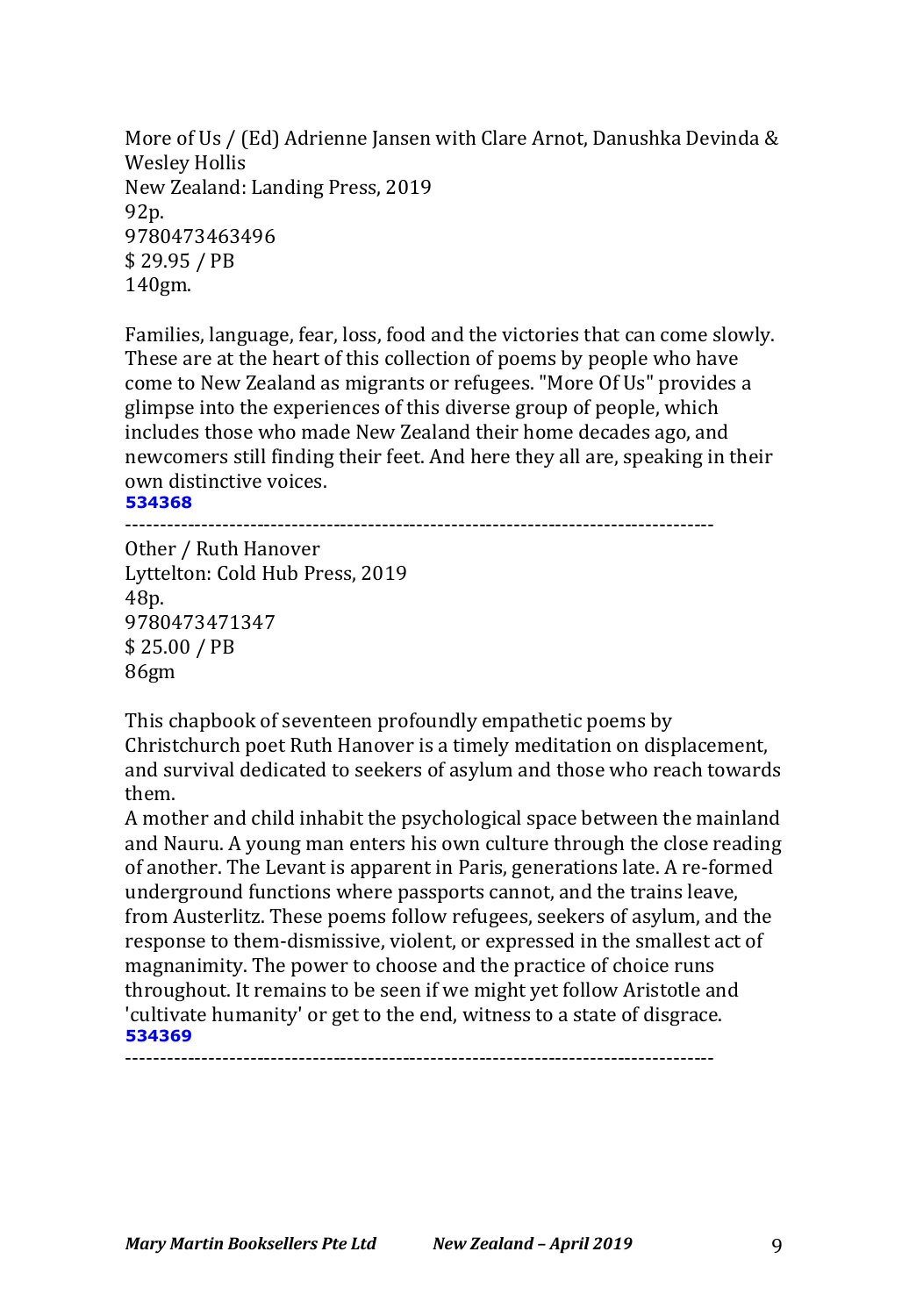How We Talk to Each Other: Poems / Victoria Broome Lyttelton: Cold Hub Press, 2019 32p. 9780473471354 \$ 25.99 / PB 76gm.

#### Book Details:

In Victoria Broome's long-awaited first collection of poems, against the darkly-lit gloss of past and present Christchurch, Mum and Dad whirl in a dance at The Latimer. Myra and Cissy pose in Cathedral Square, Myra in a white hat, gloves and pearls, and Cissy: 'All I needed was one good frock.' A little girl goes fishing with a knitting needle and a length of wool and a little boy makes aviaries out of tea chests for his canaries. There are lines here that wring the heart with hurt and loss. And lines that reassert hope and the prospect of healing. A lovely opening psalm locates us inside life: 'Eyes that will find you / a throat that will let you sing / ears that listen for the sound of mercy.' And as for death, here we go, 'Back in time, forward in time / until you are tucked up again and uterine'. **534370** -------------------------------------------------------------------------------------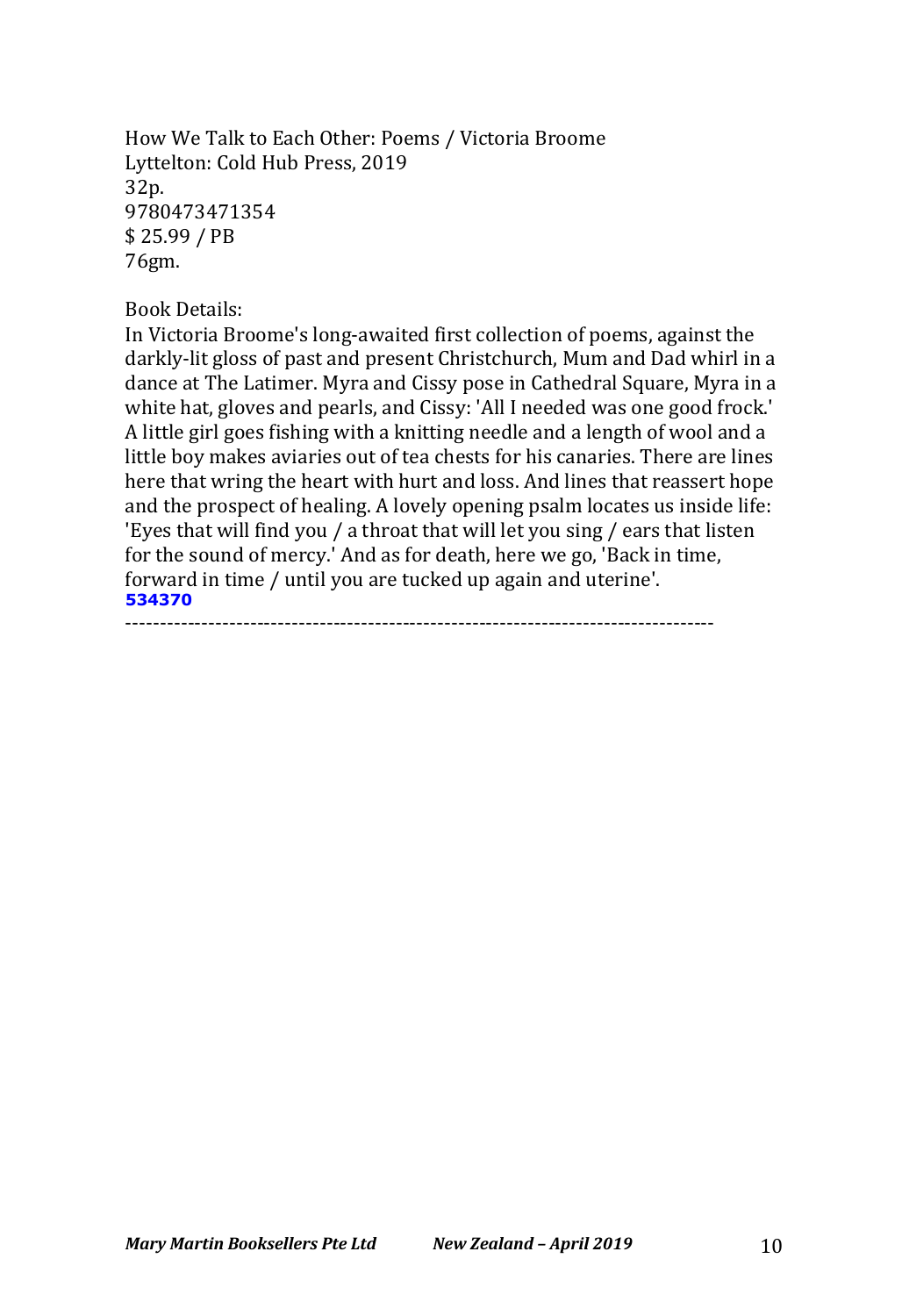Under Glass / Gregory Kan Auckland: Auckland University Press, 2019 76p. 9781869408916 \$ 30.00 / PB 116gm.

A colossal jungle. Two suns. The sea on fire. If the mind were a place, what might it look like? Under Glass is an ambitious new collection by one of the most exciting young poets writing today.

The things that are really big and really close

are too big and too close to be seen.'

Gregory Kan's second book is a dialogue between a series of prose poems, following a protagonist through a mysterious and threatening landscape, and a series of verse poems, driven by the speaker's compulsive hunger to make sense of things. Kan's explorations of the outer and inner landscapes frequently cross paths but leave the reader in doubt - this is a collection full of maps and trapdoors, labyrinths and fragmented traces. Under Glass opens up new ways of telling stories - while questioning the value of storytelling itself. Beautifully crystalline and emotionally powerful, this poetry collection takes readers on a journey that is frightening yet tender, imperfect but triumphant. **534371**

-------------------------------------------------------------------------------------

Nights As Day / Nikki-Lee Birdsey Wellington: Victoria University Press, 2019 122p. Includes Selected Bibliography 9781776562190 \$ 30.00 / PB 152gm.

In her first book, Nikki-Lee Birdsey takes readers from a remote sheep station in the South Island to the neon signs of Queens; from a hotel in Piha to a Walt Whitman Rest Area in New Jersey; from intimately known cities to remembered landscapes. Night as Day describes a New Zealand that is overlapped by the United States and the challenges and almostjoys of navigating between these places, identities and homecomings. Balancing artistic experimentation with frank expression, these poems are mesmerising in their intelligence and beauty. **534372**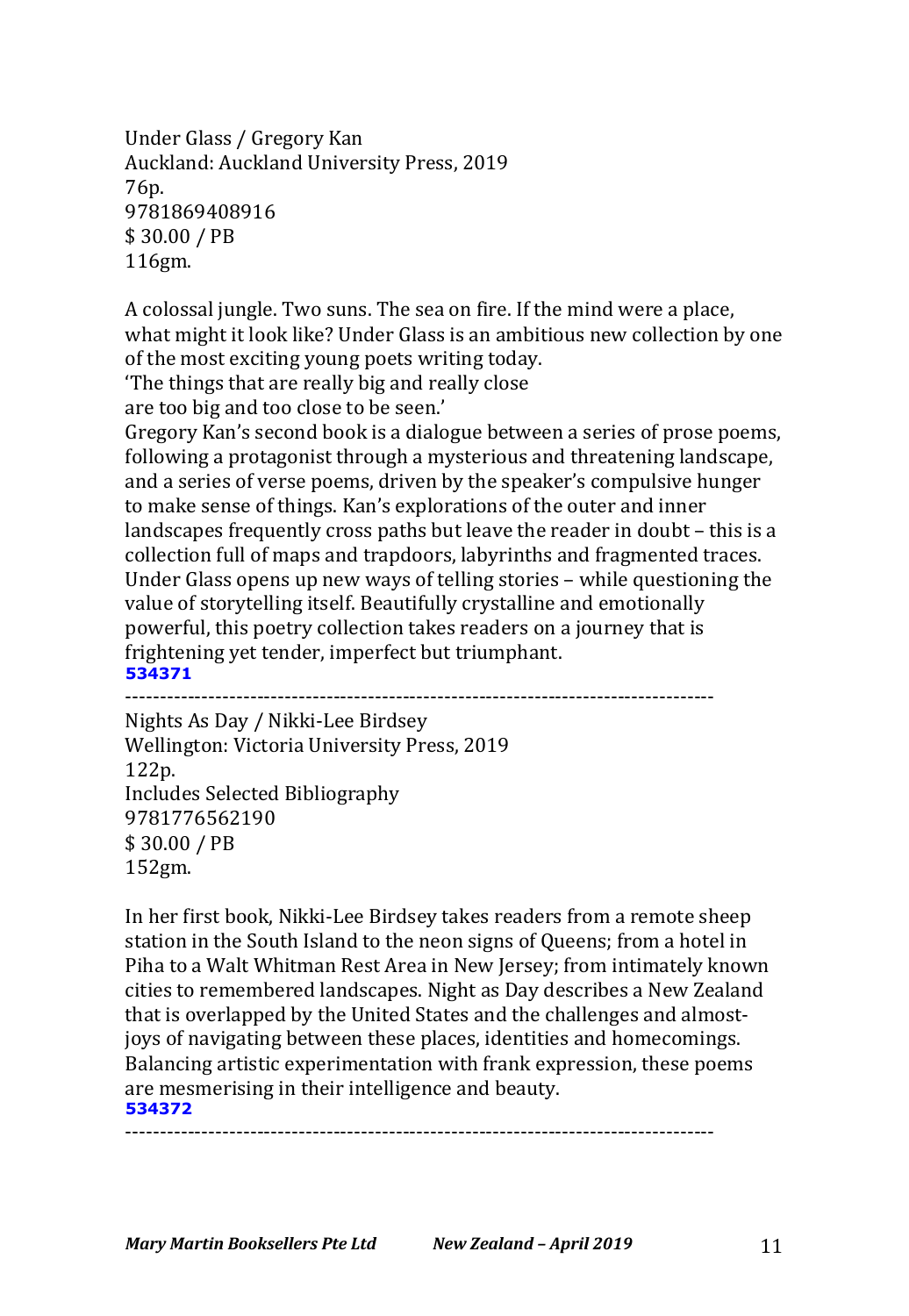Laboratory Hill / David Beach, Wellington: David Beach, 2019 64p. 9780473469771 \$ 30.00 / PB 79gm.

What might a person give, or do, to live forever? Or to improve the experience of living forever? David Beach's sixth book of sonnets, and his first book-length narrative sequence, takes for its territory the ultimate haves and have-nots scenario. Somewhere between a Giotto fresco and a Star Trek episode, the sequence offers a darkly persuasive vision of humanity at the Greatly Enhanced Lifespan stage. **534373**

-------------------------------------------------------------------------------------

Waiting for Birds / Rob King Wellington: Submarine (Makaro Press), 2019 82p. 9780995119109 \$ 30.00 / PB 146gm.

Waiting For Birds is a collection that traverses nearly half a century and three countries, and for poet Rob King it is one of his last chance at seeing his work in print. For the past four years Rob has been adjusting to life with Alzheimer's, with much of what he knew lost to him, including the ability to write the poetry he loves. The work old and new he's collected here allows him to find and share some of his memories again. With a compassionate and humorous eye, Rob King takes himself and the reader from a childhood in Yorkshire - listening to the radiogram, making jam, or watching a neighbour fishing for hens, through the challenges of working with the homeless in Scotland, and worm-watching with one of his sons, to the new life he found in New Zealand, observing people at Ngaio train station, cycling the streets and just ...waiting for birds. **534374**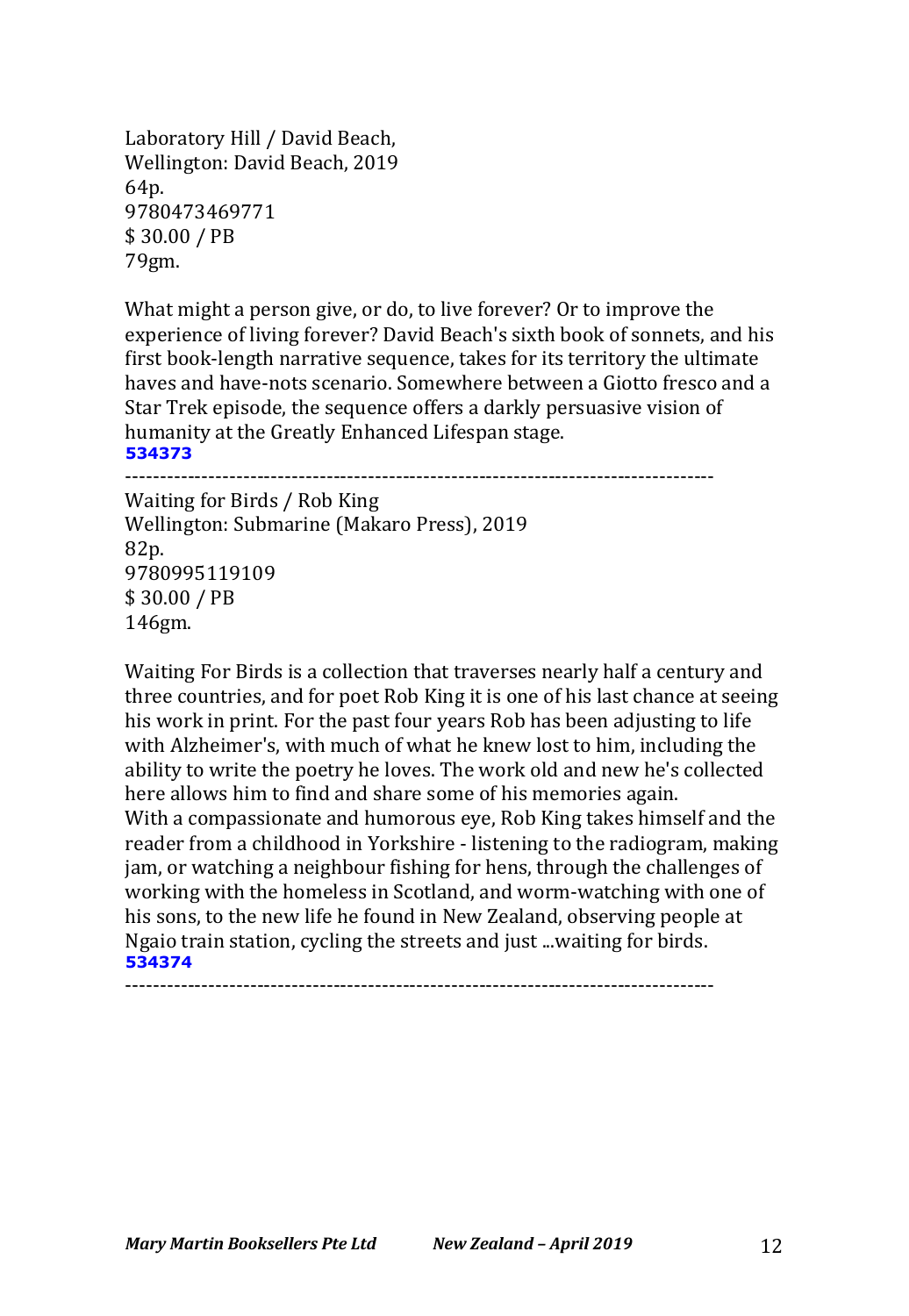Upbeat: Selected early poems 1969-1987 / Margaret Webb Wellington: Headworx Publishers, 2019 88p. 9780473469177 \$ 29.95 / PB 76gm.

Upbeat, a selection from the early poetry of Margaret Webb, is a period gem. The title conjures literary and music associations i.e. the howl of the Beat Generation and the jazz, folk and rock music of the 1960s/1970s. Margaret dedicates this volume to her generation, and it is a record of her youth and beginnings as a poet: self-taught and free-wheeling. It covers her life from age 13 (1969) to age 31 (1987). Her authentic experience in these years included coffee bars, a variety of work experience, study, cafes, hitchhiking, communes, protests, a yoga ashram, love relationships and the music scene.

This is the second book of Margaret's poetry. The first, Flight Paths by Margaret Jeune (her later name), contains much of her poetry written after Upbeat. **534375** 

```
-------------------------------------------------------------------------------------
```
# **Sociology**

The Health of the People / David Skegg (Ed) Johanna Knox Wellington: Bridget Williams Books Limited, 2019 144p. 9781988545585 \$ 22.00 / PB 112gm.

'My hope and expectation that the Havelock North Drinking Water Inquiry would waken us from our national slumber has not been realised.'

In August 2016, 40 per cent of the residents of Havelock North were struck down by a serious bacterial infection. Eminent medical researcher David Skegg argues that the outbreak highlights weaknesses in our country's health infrastructure - weaknesses already evident in problems ranging from child nutrition to cancer. New Zealand, Skegg explains, must invest more in public health and find the political will needed to oppose the forces that damage health. Personal health care is important, but we neglect public health at our peril. **534376**